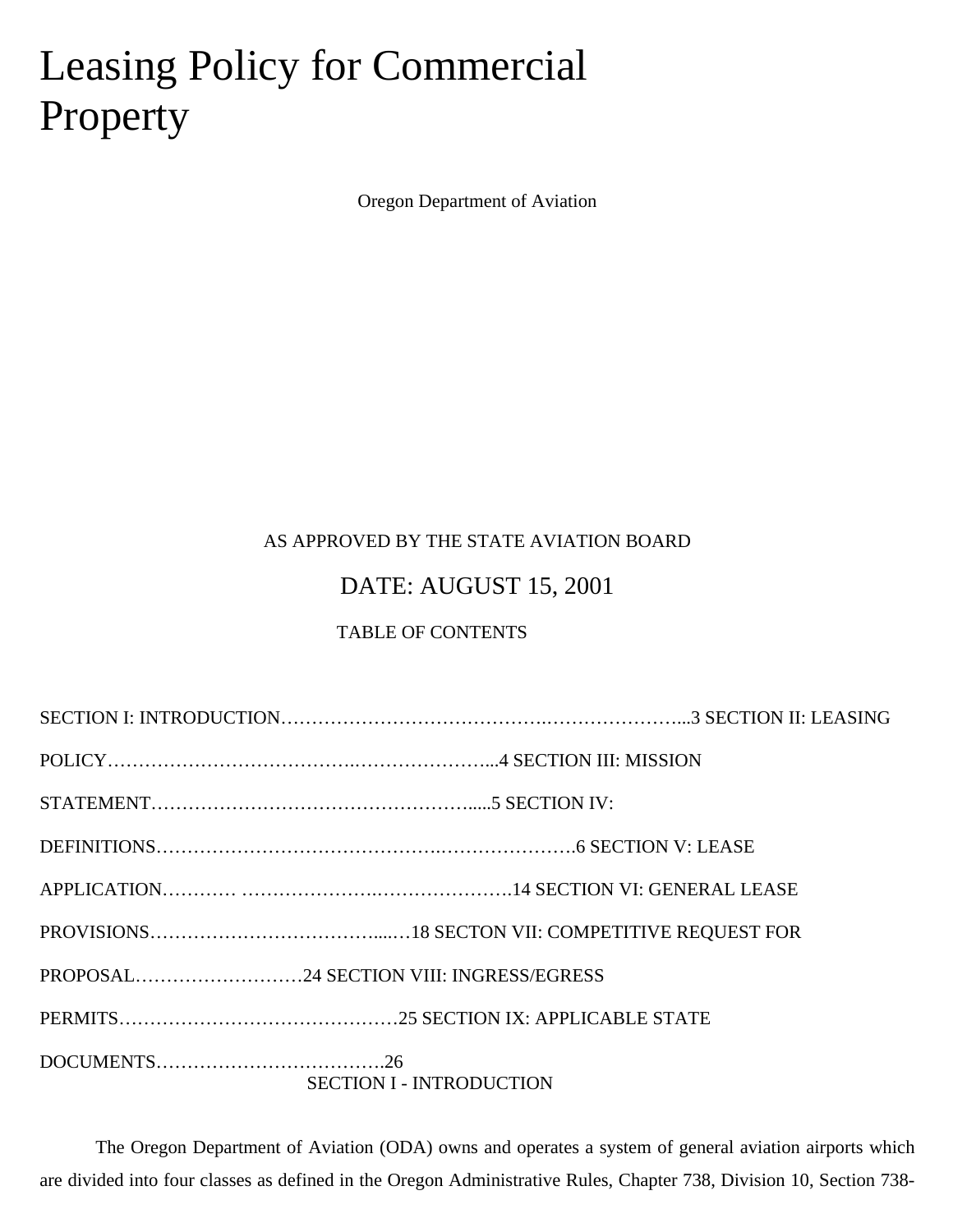10-015. As set forth by the Federal Aviation Administration (FAA) by way of its Airport Sponsor Assurances, any airport developed with Federal grant assistance is required to operate for the use and benefit of the public and is to be made available to all types, kinds, and classes of aeronautical activity on fair and reasonable terms and without unjust discrimination. As the Airports' sponsor, ODA receives Federal airport development funding. This Leasing Policy for Commercial Aeronautical Activities will assist ODA in maintaining compliance with the Airport Sponsor Assurances, as not to jeopardize their ability to obtain future Federal airport development funding, as well as to provide for the fair and equitable treatment of all Airport commercial tenants and users. This Policy has further been developed to assist the ODA in competing fairly with other airports and to maintain fiscal responsibility of the assets entrusted to the Department by the residents of the State of Oregon.

The purpose of this document is to set forth a standardized system for the leasing and rental of Airport properties performing commercial aeronautical activities, which will be utilized for all future commercial tenants of the Oregon State-owned Airports, and to assist the ODA in maintaining compliance with the Federal Aviation Administration (FAA) Policies, Regulations, guidance documents and Advisory Circulars.

### SECTION II - LEASING POLICY

This Leasing Policy for Commercial Aeronautical Activities document is intended to provide potential and current commercial tenants an understanding of the policies and processes used by the State of Oregon Department of Aviation (ODA) when leasing commercial property or providing access to a State-owned Airport. This document sets forth the parameters for leasing Airport land, or accessing Airport property, and has established the following purposes:

Maintain ODA's public-use Airports in a safe manner to ensure that the Airports can fulfill their role in the State's emergency response system

Preserve investments in the ODA's system of Airports and their level of service

Facilitate orderly management of the Airport(s)

Ensure provisions of high-quality leasing procedures, ODA services, and consistent quality of facilities

Provide equitable and uniform treatment of all tenants and users

Advance qualified aviation-related services on the Airport(s)

To assist ODA in the well-ordered development of all State-owned Airports

To ensure compliance with applicable laws, regulations, executive orders, policies, guidelines, and requirements as they relate to the application and acceptance of Federal Funds

Facilitate and foster good relations with all local airport communities and their residents Enable conformity with approved Airport Master Plans

To make the Airports available for public use on reasonable terms without undue discrimination Assist ODA in maintaining a fee and rental structure with the goal of financial self-sustainability Development and oversight of the Oregon Aviation Plan

Ensuring economic growth by providing access to State, regional, and national markets

## SECTION III - MISSION STATEMENT

The Oregon airport system is an important component of the State's overall transportation network,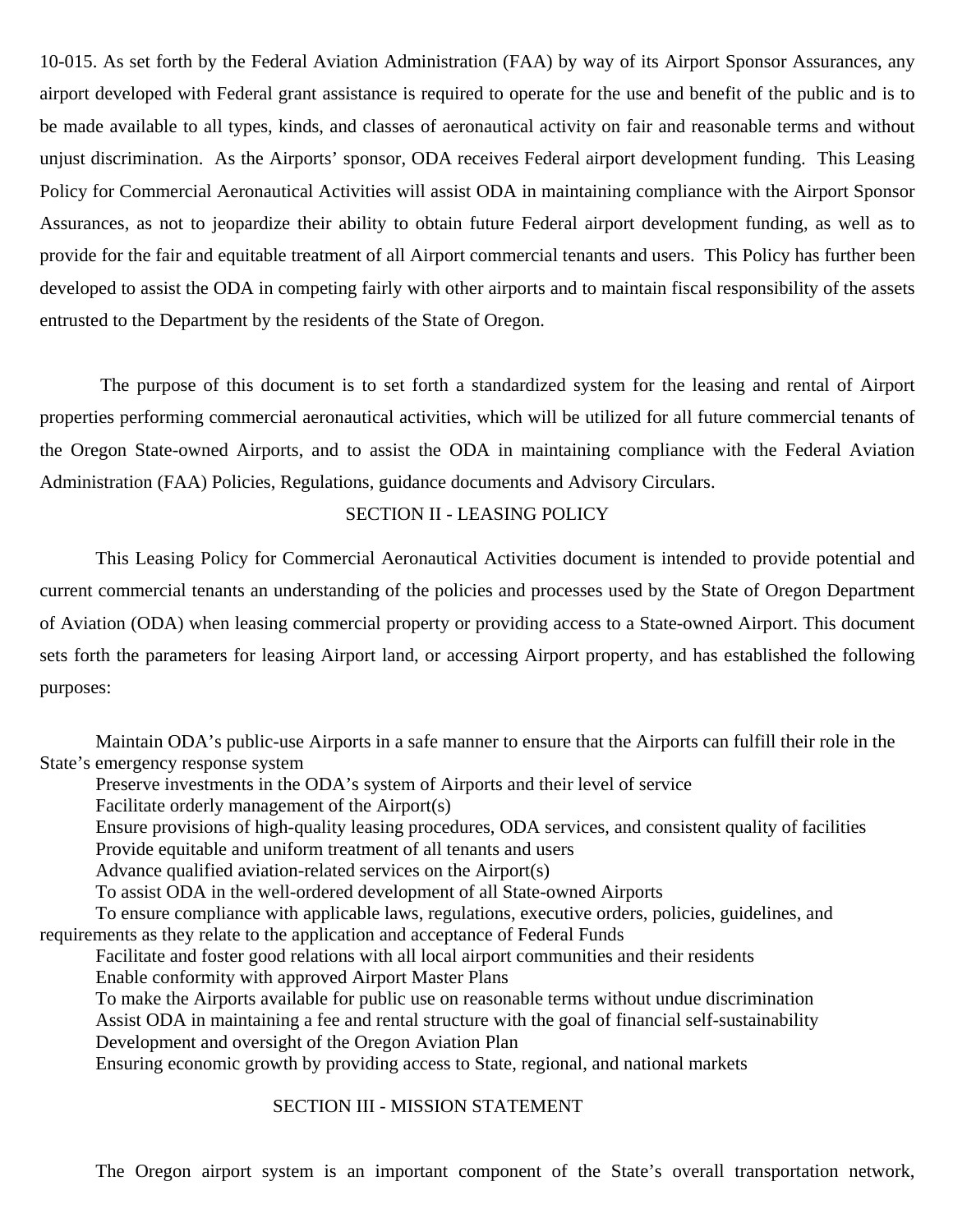generating economic growth and enhancing livability throughout the State. The Oregon Department of Aviation has established this Leasing Policy for Commercial Aeronautical Activities to foster safe, efficient, and high quality commercial aeronautical services offered to Airport users and tenants.

The Oregon Department of Aviation's goals include developing aviation as an integral part of Oregon's transportation network; creating and implementing strategies to protect and improve Oregon's aviation system; encouraging aviation-related economic development; supporting aviation safety and education; and increasing air service and general aviation services in Oregon.

Additionally, one of the State's primary goals is to ensure the existing and future airport system will be adequate to meet the needs of the Oregon citizens and businesses relative to air mobility. SECTION IV - DEFINITIONS

All definitions contained in this section apply to the Oregon Department of Aviation Minimum Standards, Rules and Regulations, Leasing Policies, and Rates and Charges Policy regarding State-owned Airports.

### A. Aircraft

(1) Aircraft --means any contrivance used or designed for navigation of or flight in the air, but does not mean a one-person motorless glider that is launched from the earth's surface solely by the operator's power.

(2) Air Charter or Taxi - the commercial operation of providing air transportation of person(s) or property for hire by either on a charter basis or as an air taxi operator.

(3) Aircraft Fuel -all flammable liquids composed of a mixture of selected hydrocarbons expressly manufactured and blended for the purpose of effectively and efficiently operating an internal combustion, jet, or turbine engine.

(4) Aircraft Operation -an aircraft arrival at, or departure from, the airport.

(5) Aircraft Owner -a person or entity holding legal title to an aircraft, or any person having exclusive possession of an aircraft.

(6) Aircraft Parking and Storage Areas -those hangar and apron locations of the Airport designated by the ODA Director or Airport Manager for the parking and storage of aircraft.

(7) Aircraft Rental -the commercial operation of renting or leasing aircraft to the public for compensation.

(8) Aircraft Sales - the sale of new or used aircraft through brokerage, ownership, franchise, distributorship, or licensed dealership.

(9) Based Aircraft - an aircraft which the owner physically locates at the airport for an undetermined period, and whenever absent from the Airport, its owner intends to return the aircraft to the airport for long-term storage.

## B. General

(1) Aeronautical Activity -any activity or service conducted at the Airport that involves, makes possible, or is required for the operation of aircraft, or which contributes to or is required for the safety of such operations. These activities include, but are not limited to, air taxi and charter operations, aircraft fueling, aircraft storage, flight training, aircraft rental, aircraft sales, aircraft repair and maintenance, and any other activities, which because of their relationship to the operation of aircraft can appropriately be regarded as an "aeronautical activity."

(2) Airframe and Power Plant Maintenance - the commercial operation of providing airframe and power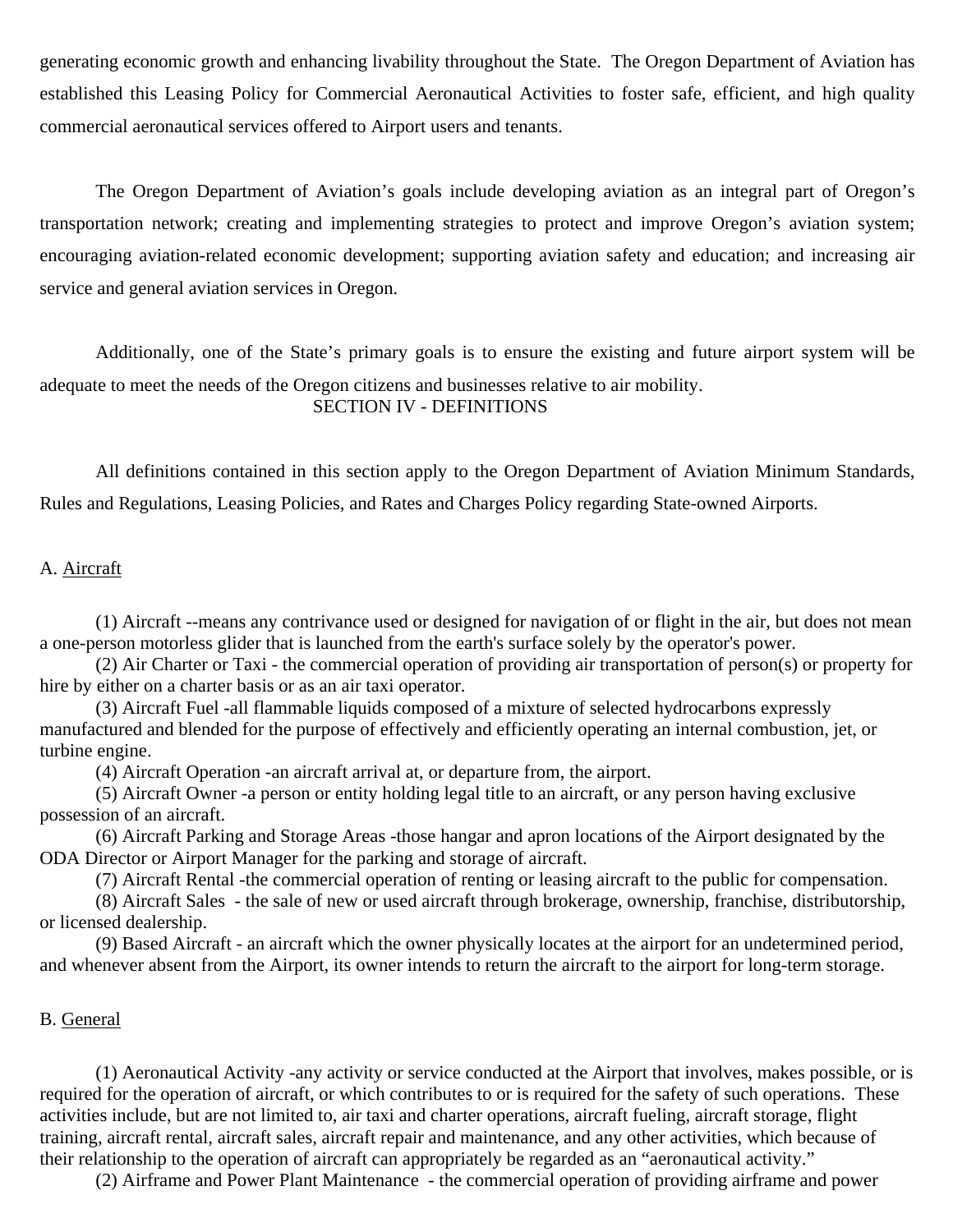plant services, which includes the repair, maintenance, inspection, constructing, and making of modifications and alterations to aircraft, aircraft engines, propellers and appliances including the removal of engines for major overhaul. This category of service also includes the sale of aircraft parts and accessories.

(3Airport -means any area of land or water, within or without this state, that is used, or intended for use, for the landing and take-off of aircraft, and any appurtenant areas that are used, or intended for use, for airport buildings or other airport facilities or rights of way, together with all airport buildings and facilities located thereon.

(4) State-owned Airport – any airport owned and operated by the State of Oregon, Department of Aviation

(5) ALP - the current Airport Layout Plan or drawing available for each of the Oregon State-owned Airports.

(6) Commercial Aeronautical Activity - the conduct of any aspect of a business, concession, operation, or agency in order to provide goods or services to any person for compensation or hire.

An activity is considered a commercial activity regardless of whether the business is nonprofit, charitable, or tax-exempt.

(7) Commercial Operator (Operator) - a person, firm, corporation, or other entity conducting commercial aeronautical services or activities at the Airport for compensation or hire.

(8) Exclusive Right - a power, privilege, or other right excluding or debarring another from enjoying or exercising a like power, privilege, or right. An exclusive right can be conferred either by express agreement, by the imposition of unreasonable standards or requirements, or by any other means.

(9) General Aviation - all phases of aviation other than aircraft manufacturing, military aviation, and scheduled or non-scheduled commercial air carrier operations.

(10) Hazardous Material -any substance, waste, or material which is toxic, explosive, corrosive, flammable, infectious, radioactive, carcinogenic, mutagenic, or otherwise hazardous, and is regulated by any governmental authority, agency, department, commission, board, agency or instrumentality of the United States, the State of Oregon, or any political subdivision thereof, and the presence of which requires investigation, removal and/or remediation.

(11) Minimum Standards -the qualifications or criteria, which may be established by the Airport owner as the minimum requirements that shall be met by businesses offering commercial aeronautical activities for the right to conduct those activities. These "operating" Minimum Standards are different from and not related to the Airport "dimensional & layout" minimum standards described in the Oregon Administrative Rules 738, Division 20.

## C. Governmental

(1) ODA - the Oregon Department of Aviation (formerly the Oregon Department of Transportation-Aeronautics Division) established by the Oregon State Legislature on July 1, 2000.

(2) Director -the duly appointed Oregon Department of Aviation Director or the Director's designee.

(3) Airport Manager – the designated individual appointed by the Director to administer and manage all operations of the Airport and Airport facilities, and to supervise all Airport projects or their designee.

(4) Airport Classifications - the five classifications of Oregon Airports as defined in the Oregon Aviation Plan dated February 2000:

(5) FAA - the Federal Aviation Administration.

(6) FAR - the Federal Aviation Regulations as published by the FAA.

| CATEGORY                                                 | <b>SIGNIFICANT FUNCTION</b>                                                                                                   | <b>DESIGNATION CRITERIA</b>                                                                                                           |
|----------------------------------------------------------|-------------------------------------------------------------------------------------------------------------------------------|---------------------------------------------------------------------------------------------------------------------------------------|
| 1) Commercial Air Service<br>Airports                    | Accommodate scheduled major/national<br>or regional/commuter commercial air<br>carrier service                                | Scheduled commercial air service                                                                                                      |
| 2) Business or High Activity<br><b>Aviation Airports</b> | Accommodate corporate aviation<br>activity including business jets,<br>helicopters, and other general aviation<br>activities. | 30,000 or more annual operations,<br>of which a minimum of 500 are<br>business related (turbine) aircraft.<br>Business use heliports. |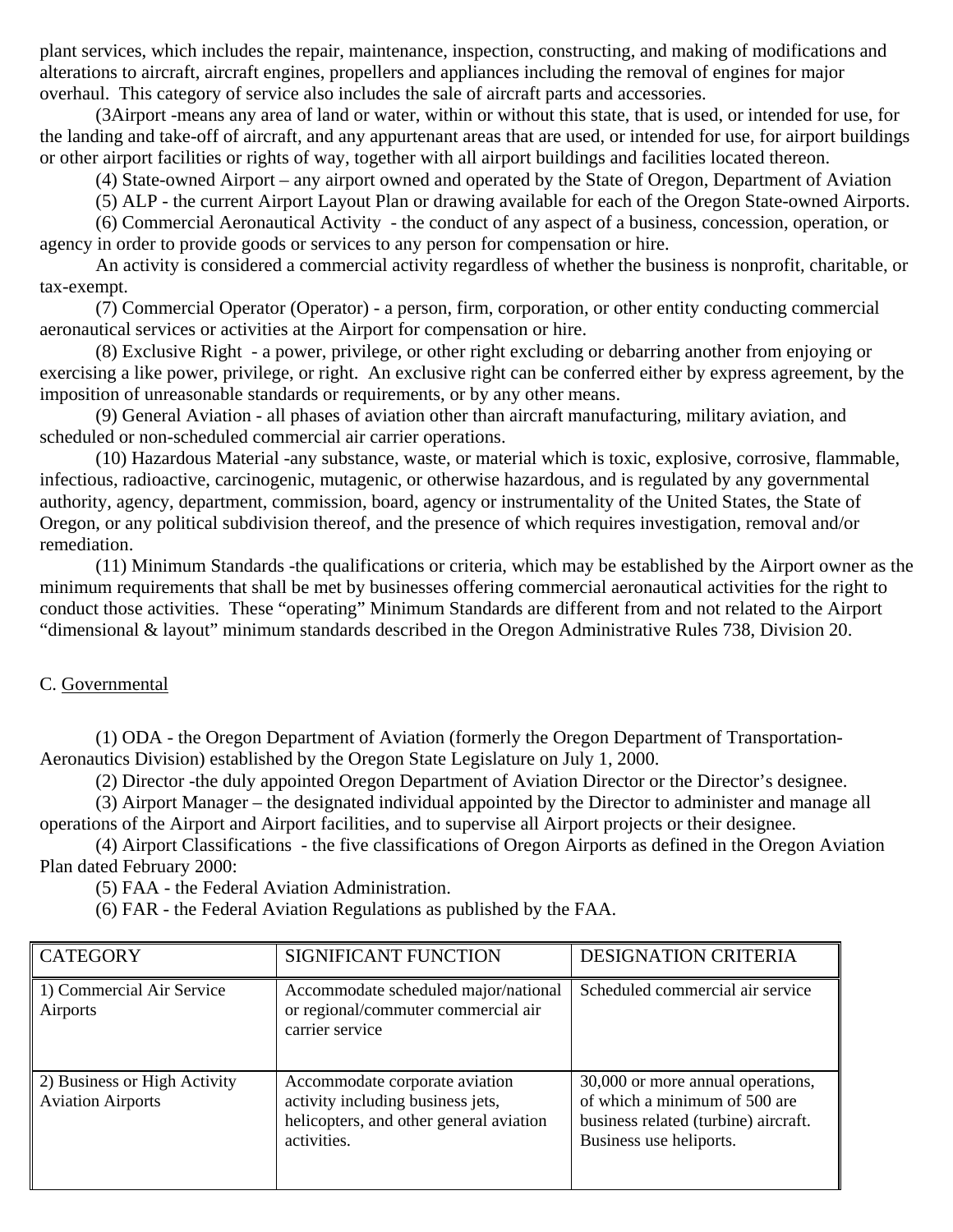| 3) Regional or General Aviation<br>Airports         | Accommodate a wide range of general<br>aviation users for large service areas in<br>outlying parts of Oregon. Many also<br>accommodate seasonal regional fire<br>response activities with large aircraft. | Generally less than 30,000<br>operations Geographically<br>significant locations with multiple<br>communities in the near service<br>area. Nearest Category I airport is<br>more than 90 minutes average travel<br>time by road. |
|-----------------------------------------------------|-----------------------------------------------------------------------------------------------------------------------------------------------------------------------------------------------------------|----------------------------------------------------------------------------------------------------------------------------------------------------------------------------------------------------------------------------------|
| 4) Community General Aviation<br>Airports           | Accommodate general aviation users<br>and local business activities.                                                                                                                                      | 2,500 or more annual operations or<br>more than ten based aircraft.                                                                                                                                                              |
| 5) Low Activity General<br><b>Aviation Airports</b> | Accommodate limited general aviation<br>use in smaller communities and remote<br>areas of Oregon. Provide emergency<br>and recreational use functions.                                                    | Less than 2,500 annual operations<br>and ten or fewer based aircraft.                                                                                                                                                            |

## D. Fueling

(1) Fueling or Fuel Handling -the transportation, sale, delivery, dispensing, or draining of fuel or fuel waste products to or from aircraft.

(2) Fuel Storage Area - any portion of the Airport designated temporarily or permanently by ODA as an area in which gasoline or any other type of fuel may be stored or loaded.

(3) Self-Service Fueling - the commercial operation of an unmanned stationary fuel tank and dispensing equipment for general use via a card reader. This includes the operations of anyone utilizing this type of equipment to provide fuel for sale or reuse.

(4) Self-Service -Individuals with approved fuel storage for use in owned aircraft only or individuals dispensing fuel into aircraft they own from portable containers.

## E. Lease and Agreements

(1) Lease -the written contract between the Oregon Department of Aviation and an Operator (Lessee) specifying the terms and conditions under which an Operator may occupy and operate from certain Airport facilities and/or property.

(2) Sublease - the written agreement stating the terms and conditions under which a third party Operator leases space from a Lessee for the purpose of providing aeronautical services at the Airport.

(3) Agreement - the written agreement between the Oregon Department of Aviation and an Operator specifying the terms and conditions under which the Operator may conduct commercial aviation activities or access the airport property "through-the-fence",

(4) Permit -administrative approval issued by the Oregon Department of Aviation to a person or company to conduct a commercial aeronautical activity, and provide such services, to based and transient aircraft, only from facilities and locations where such services are authorized.

(5) Person -an individual, corporation, firm, partnership, association, organization, and any other group acting as an entity, to conduct business on the Airport. Person includes a trustee, receiver, assignee or similar representative acting for or in place of lessee.

(6) Caretaker - a Person under contract agreement with ODA to oversee, inspect, and maintain specific Airport facilities and operations.

(7) Lessee – any person with a lease to occupy space and engage in commercial aviation activities at the Airport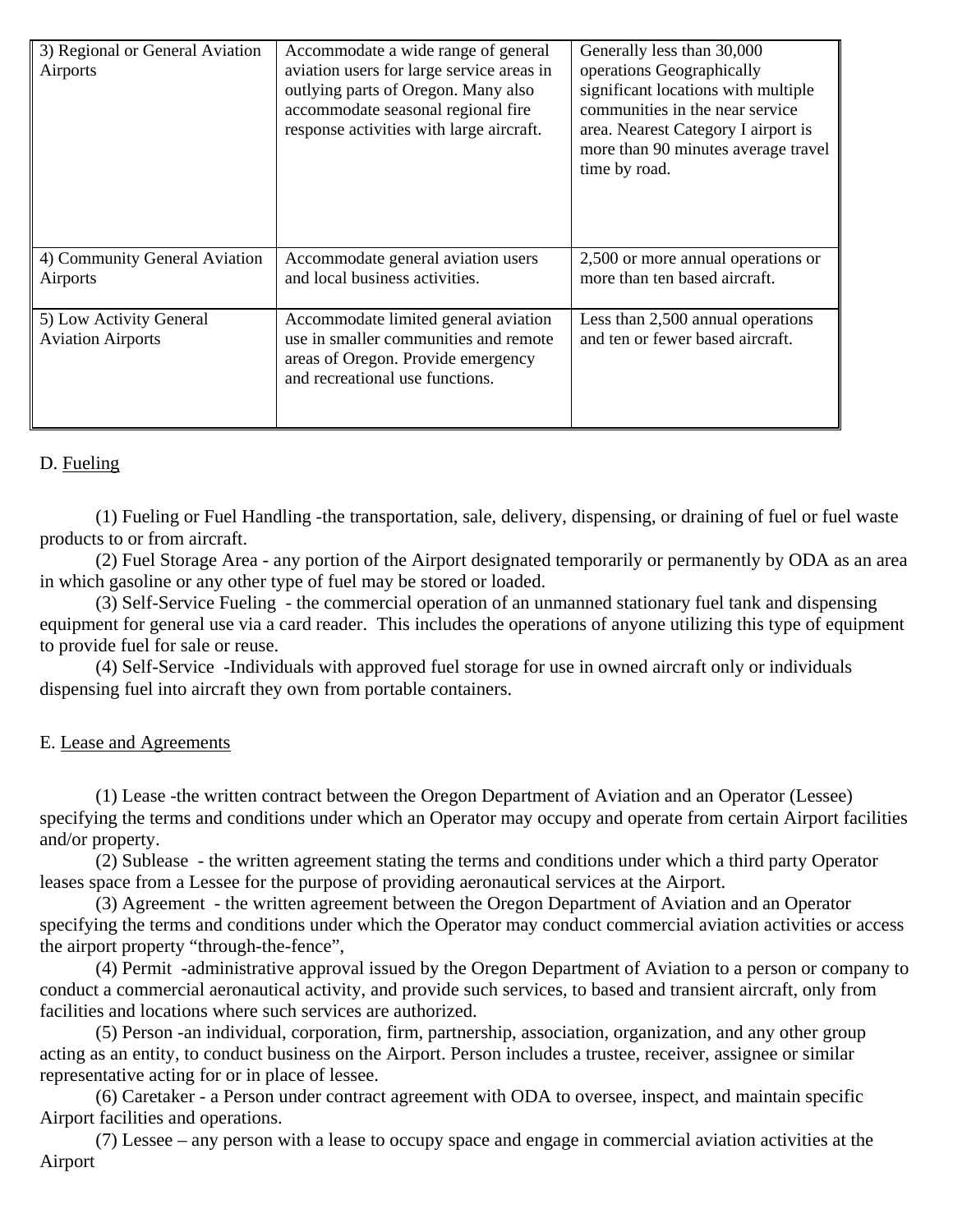## F. Commercial Aeronautical Activities

(1) Avionics Sales and Maintenance - the commercial operation of providing for the repair and maintenance of aircraft radios, instruments and accessories. Such operation may include the sale of new or used aircraft radios, instruments and accessories.

(2) Fixed Base Operator (FBO) - a full service commercial operator who engages in the primary activity of aircraft refueling, and additionally conducts two of the approved secondary activities: airframe and power plant maintenance, flight training, aircraft rental, avionics maintenance and sales, air charter or taxi, and aircraft storage/hangars.

(3) Flight Training -the commercial operation of instructing pilots in dual and solo flight, in fixed or rotary wing aircraft, and related ground school instruction as necessary to complete a

FAA written pilot's examination and flight check ride for various categories of pilots licenses and ratings.

(4) Flying Club – a non-commercial and nonprofit entity organized for the purpose of providing its members with any number of aircraft for their personal use and enjoyment. The flying club shall be the aircraft owner, and the club may not derive greater revenue from the use of the aircraft than the cost to operate, maintain, and replace the aircraft.

(5) Preventive Aircraft Maintenance -maintenance that is not considered a major aircraft alteration or repair and does not involve complex assembly operations as listed in FAR Part 43, except for Item 22 in the Regulation. Item 22 involves the replacement of prefabricated fuel lines, and shall, for purposes of these regulations, be considered a major aircraft repair.

(6) Specialized Aviation Service Operation (SASO) - an aeronautical business that offers a single or limited service according to established Minimum Standards. Examples of a SASO include, but are not limited to: flight training, aircraft maintenance, air charter or taxi, aircraft sales, avionics maintenance and sales, and aircraft storage.

## G. Infrastructure

(1) Airport Operations Area or AOA - the area of the Airport used for aircraft landing, takeoff, or surface maneuvering including the hangars, navigation, and communication facilities.

(2) Airpark – a development or area not located on, but lying adjacent to, and with access to the AOA. Said area may include permanent residences, structures, and taxilanes.

(3) Roadway - any street or road whether improved or unimproved, within the boundaries of the Airport and designated for use by ground vehicles.

(4) Taxilane -the portion of the Airport apron area, or any other area, used for access between taxiways and aircraft parking or storage areas.

(5) Taxiway - a defined path established for the taxiing of aircraft from one part of the Airport to another.

(6) UNICOM - a two-way communication system operated by a non-governmental that provides airport advisory information.

(7) Vehicle Parking Area -any portion of the Airport designated and made available temporarily or permanently by ODA for the parking of ground vehicles.

## SECTION V – LEASE APPLICATION

## 5.1 Application

To obtain a commercial lease at a state-owned airport, a person shall submit a written application to ODA for review. The application shall be on the form provided by ODA. As a prerequisite to occupancy on and the granting of commercial operating privileges at a State-owned Airport, the prospective Operator must submit a specific, detailed description of the scope of the intended commercial aeronautical activities, and the means and methods to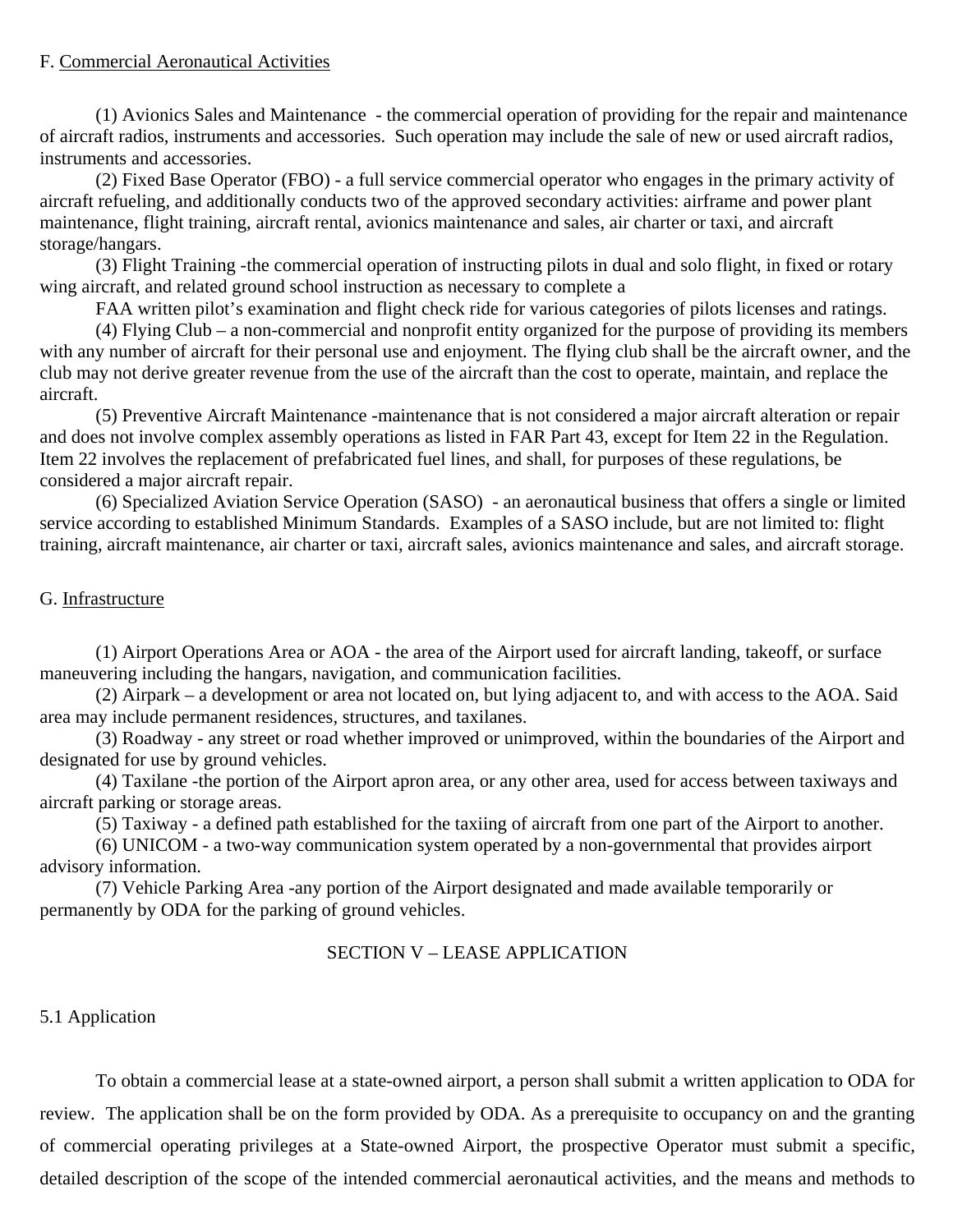be employed to accomplish the contemplated activities. Required information for commercial aeronautical activities shall include:

- A. The legal name of the entity filing the Application and its business name (if different).
- B. The name, address, and telephone number of the entity and primary contact person.
- C. The names, addresses, and phone numbers of all owners of 5 percent or more equity interest, management control, or debt in the entity.
- D. The proposed date for commencement of the intended activities and proposed term for conducting same.
- E. A comprehensive listing of all activities proposed to be offered, along with copies of all applicable Federal, State, or local operating certificates and licenses held.
- F. For proposed agreements to lease (or requests for assignment) existing structures or improvements, a description of the size, location, and proposed utilization of office, hangar, tiedowns, and vehicle parking areas to be utilized.
- G. For proposed agreements for lease (or requests for assignment) of unimproved Airport areas, a layout (to scale) of the size, configuration, and location of the property desired to be occupied and a preliminary drawing of the buildings and improvements to be constructed, together with identification of vehicle parking areas. Drawings should be legible and reproducible with clearly defined dimensions. Each drawing should be on an

8.5 inch x 11 inch paper as a minimum and be drawn in ink. ODA retains the right to request a metes and bounds legal description of lease property boundaries.

- H. The number of persons to be employed, including the names and qualifications of each management/supervisory person, and specifications as to whether the employees will be full-time, part-time, or seasonal.
- I. The number of aircraft to be utilized in connection with the proposed activities and the make, model, passenger seating capacity, cargo capacity, aircraft registration number, and copies of applicable operating certificates for each aircraft.
- J. The equipment, vehicles, and inventory proposed to be utilized in connection with the intended activities.
- K. Additionally, ODA may request to see a written business plan.
- Note: The prospective lessee is responsible for providing any required infrastructure to support their proposed use of the site, at the lessee's expense. The prospective lessee shall provide to ODA prior to any construction, occupancy or use of the site written confirmation that all required services have been or will be installed (power, water, fire suppression, sewer, etc). Services must comply with local government and ODA requirements.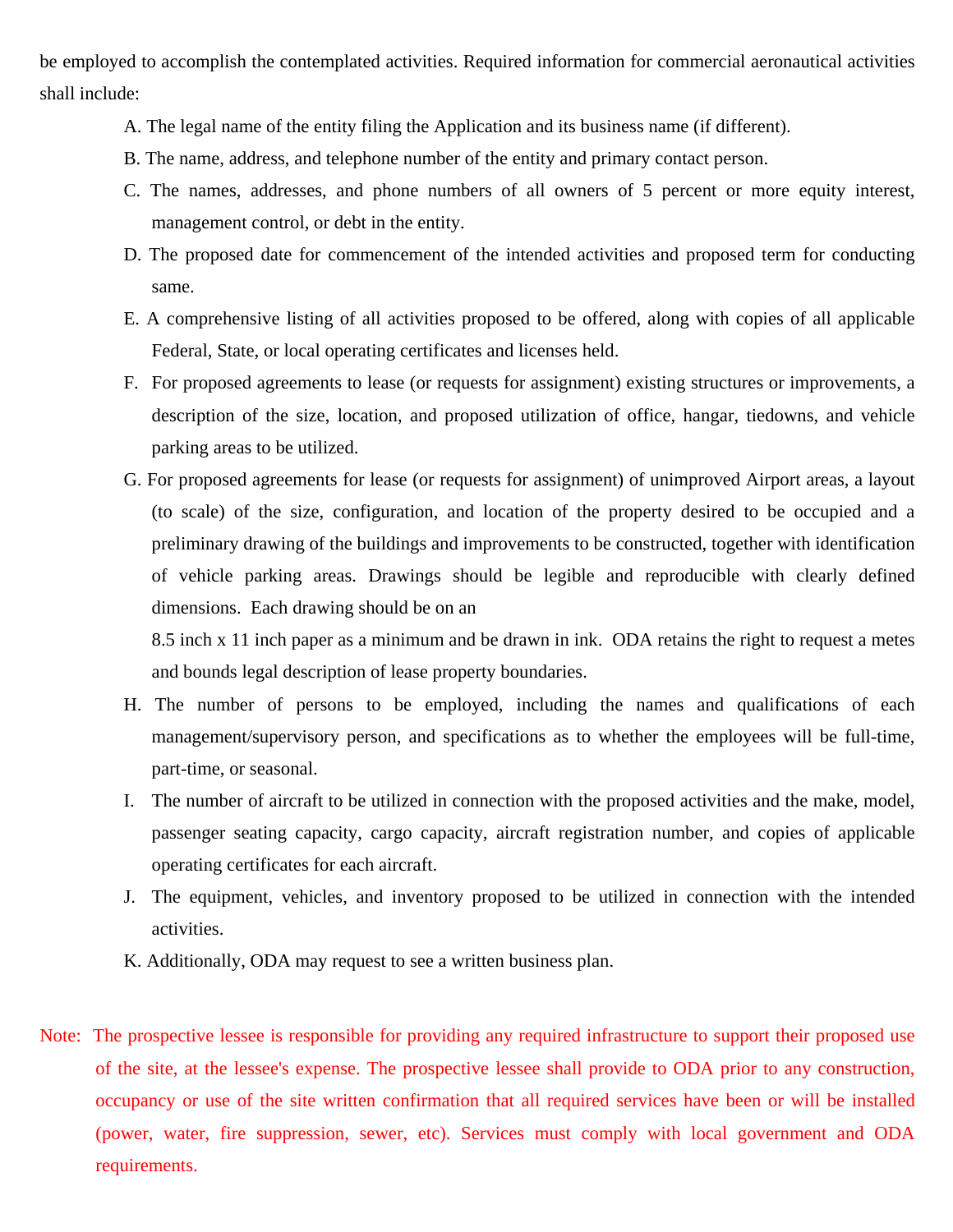A. As evidence of the Applicant's financial capability, the Applicant must demonstrate the financial capability to initiate the activities, construct proposed improvements, and provide working capital to perform proposed activities. The demonstration of financial capabilities shall also include cash flow and profit and loss calculations for the first five-years of the proposed operation, a three-year historical profit and loss statement (if applicable), and a current (within 90-days) balance sheet.

B. Lease applicants who will be constructing leasehold improvements shall provide ODA evidence, in a form acceptable to ODA, of its ability to supply proof of the applicant's financial ability to complete the project, in one of the following forms:

1 A performance bond in the amount equal to the cost for constructing the proposed improvements. The performance bond may be supplied by a contractor.

- 2 An irrevocable letter of credit guaranteeing funds to complete the project.
- 3 An escrow agreement administered by a title and escrow company.
- 4 A trust administered by a commercial bank.
- 5 Experience

The prospective operator shall furnish ODA with a statement of its past experience in providing the specified commercial aeronautical service for which the application is being made, including resumes of management individuals who will be directly responsible for the proposed operation, together with, business, financial and managerial references. This information must be presented in a form acceptable to ODA, which may include a written business plan.

## 5.4 ODA Review of Application

ODA shall review the application and financial responsibility documentation and determine whether to approve or deny the application. The decision shall be conveyed in writing to the applicant.

ODA may deny any application if it is determined that

(A) The Applicant's proposed activities, operation, and/or construction would create a safety hazard at the Airport and/or surrounding community.

(B) The Applicant for any reason does not fully meet the qualifications, standards, and requirements of the Airport Minimum Standards. The burden-of-proof shall be on the prospective operator and the standard-of-proof shall be by clear convincing evidence.

(C) The granting of the application will require ODA to expend funds, or supply labor or materials, in connection with the proposed activity and/or construction that ODA is unwilling to spend, or the proposed activity and/or construction will result in a financial loss (or hardship) to the Airport.

(D) No adequate or available space or buildings exist at the Airport, which would accommodate the operation of the Applicant at the time of the application, nor is such contemplated within a reasonable time frame.

(E) The proposed operation, development, and/or construction does not comply with the Master Plan of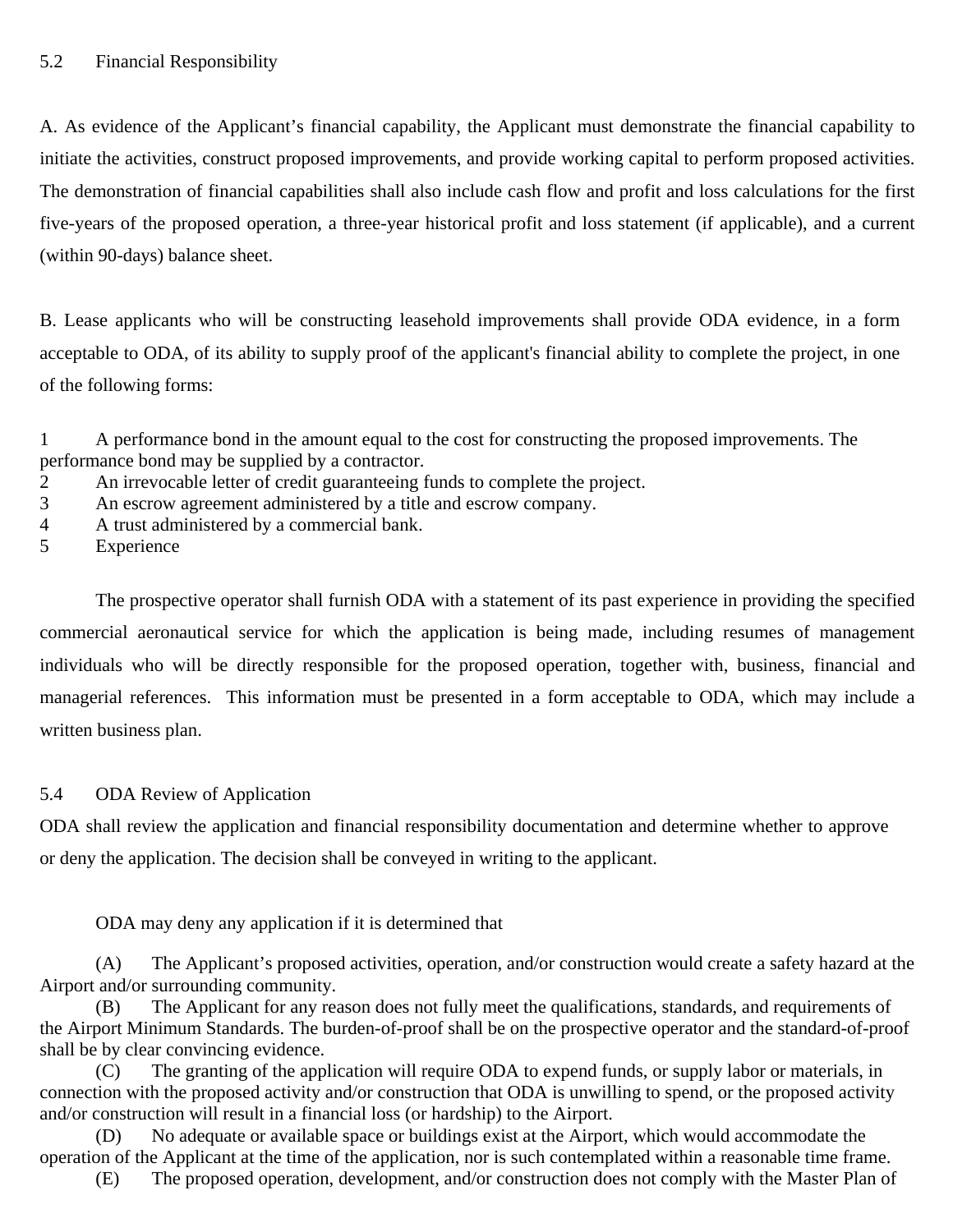the Airport (and/or ALP) in effect at that time, or anticipated to be in effect within the time frame proposed by the Applicant.

(F) The development or use of the area requested by the Applicant will result in congestion of aircraft or buildings, or will unduly interfere with operations or activities of any present operator on the Airport and/or prevent adequate access to the assigned lease area of any present lessee and/or operator.

The Applicant has either intentionally or unintentionally misrepresented or omitted material facts in the application or in supporting documents.

(H) The Applicant has failed to make full disclosure in the application or in supporting documents.

(I) The Applicant or a principal of the applicant, has a record of violating the rules, regulations, statues, ordinances, laws, or orders of any Airport, civil air regulation, FAA regulations, or any other rules, regulations, statues, ordinances, laws, or orders applicable to the Airport or Airports.

(J) The Applicant or a principal of the applicant has defaulted in the performance of any other agreement.

(K) On the basis of current financial information, the Applicant does not, in the sole discretion of ODA, exhibit adequate financial responsibility or capability to undertake the proposed operation and activities.

(L) The Applicant cannot or will not provide a performance bond or applicable insurance in the amounts and type required ODA for the proposed activity.(M) Applicant's activities or operations could be detrimental to the Airport.

## SECTION VI - GENERAL LEASE PROVISIONS

Property Lease

Once the ODA has approved the lease application and the Applicant has read the Minimum Standards,

Airport Rules and Regulations, Rates and Charges Policy, and Leasing Policy for Commercial Aeronautical

Activities, the Applicant shall be provided a Draft Commercial Lease for review. This Draft Commercial Lease will

include, but not be limited to the following details:

- 1 Description of leasehold (ODA retains the right to request a metes and bounds legal description)
- 2 Term of lease
- 3 All fees and charges associated with occupying and operating on the premises
- 4 Payment procedures relating to all fees and charges
- 5 Approved activities
- 6 Prohibited activities
- 7 Subleasing provisions
- 8 Fire Prevention
- 9 ODA entry onto premises
- 10 Compliance with laws
- 11 Termination for Airport development
- 12 Transfer of Airport ownership
- 13 Bankruptcy
- 14 Ingress and Egress to Property
- 15 Sale of Improvements
- 16 Lease Renewal Options

## 6.2 Lease Term

The Base Term for commercial leases will be no longer than twenty-five (25) years. If the lessee requests a renewal, ODA may agree to renew the lease, consistent with this section, for one five year period, or other period that, together with the period of the base term lease, does not exceed 30 years.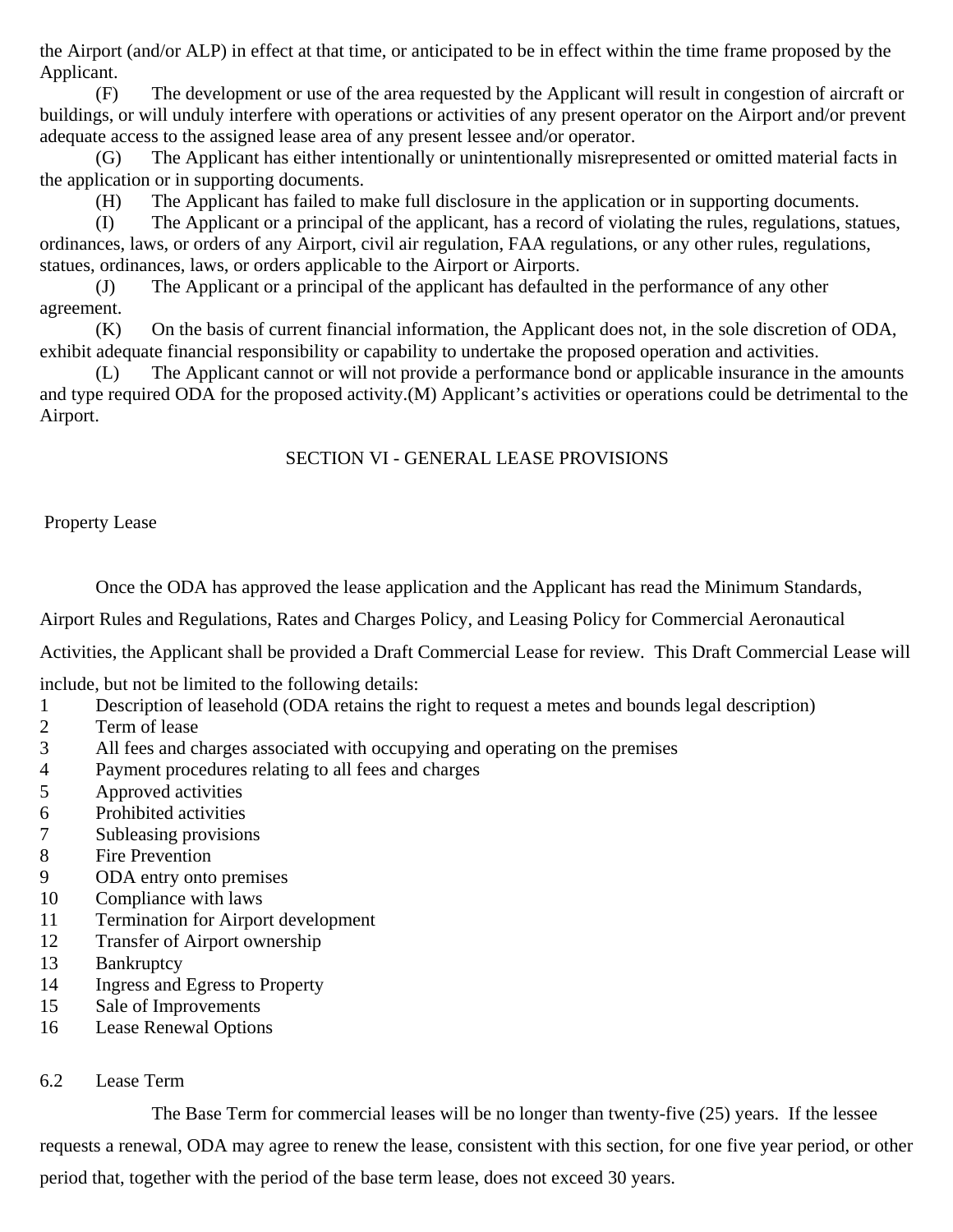At the expiration of the Base Term and any renewals, Lessee may request a new lease. If ODA determines that the lease premises are not required for other airport uses, Lessee has met its obligations under the terms of the preceding lease, and ODA otherwise finds that a new lease is appropriate, ODA may negotiate a new lease. The duration of the new lease shall be at ODA's option.

Each renewal or new lease following the base term lease shall incorporate all current terms and conditions for leases and any special terms ODA deems necessary based on the particular circumstances of the lessee and leased property.

If ODA determines that a renewal or new lease will not be offered, ODA may require Lessee to remove any structures at Lessee's cost at the expiration of the Base Term, any renewal term or new lease term.

### 6.2.1 Lease Renewal Options

In accordance with Section 6.2 - Lease Term above, Lessee shall have the option to extend the lease beyond the Base Term,

subject to the satisfaction of all of the following conditions.

(A) The existing Lease must not be in default

(B) Any improvements to the premises are structurally sound and capable of safe and legal occupancy for the remaining term of the renewal or new lease period; and

C. Lessee files a written notice with ODA stating that Lessee has complied with A and B above and intends to exercise its renewal. The Form of written notice may be requested from ODA and must be filed not later than 120 days prior to the expiration of the preceding lease term.

D. ODA will inspect lessee's improvements for condition and appearance in accordance with ODA's standards for maintenance of clean, safe and attractive facilities at the Airport. Items considered will include, but not be limited to, siding and exterior finish, roofing, doors, and structural framing. If ODA determines from its inspection that the improvements may not be structurally sound, ODA may require Lessee to obtain an inspection by a certified inspector at Lessee's expense to verify the condition

of the structure. Any deficiencies noted by ODA's inspection or further structural inspection may be required to be corrected as a condition of Lessee's renewal.

If corrections cannot be completed prior to the expiration of the current lease term, Lessee may request in writing that ODA approve additional time to make such corrections, and ODA shall not unreasonably withhold approval of the request. ODA and Lessee may enter into the renewal or new lease, subject to the written commitment of Lessee to complete the repairs within a specified period. Failure to make such repairs within the period agreed upon may be cause for immediate termination of the renewal term or new lease.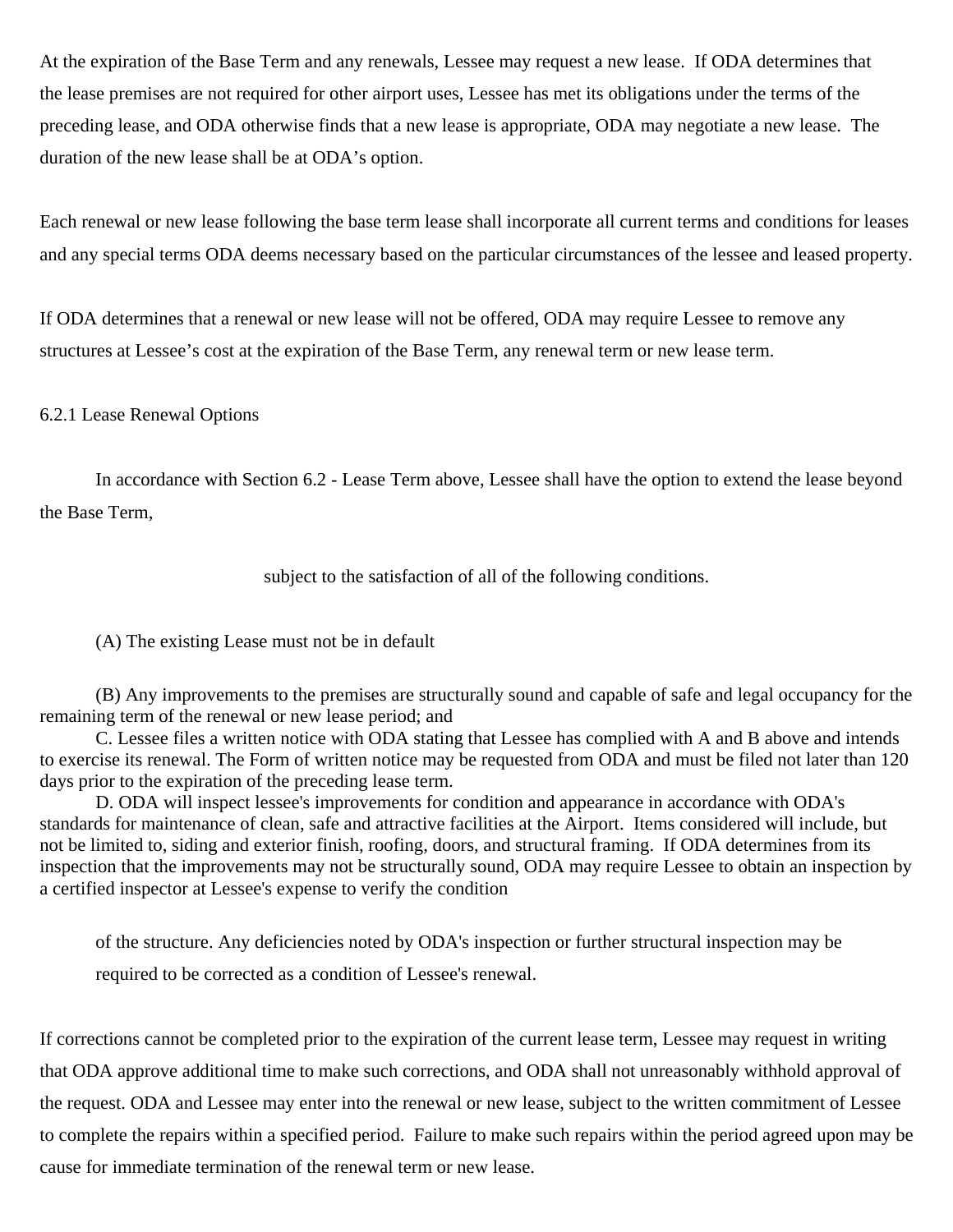#### 6.2.2 Termination for Default or Airport Development

(A) In the event of termination for default by Lessee, Lessee has two options, either of which must be completed within 120 days of the date of lease termination. Lessee may sell the lease improvements to a buyer who is able to enter into a lease with ODA. As an alternative, within that same period Lessee may remove the improvements at Lessee's expense and restore the premises to their original condition. Lessee shall pay basic rent for any post-termination occupancy, until another buyer has entered into a lease agreement with ODA or until the premises are restored to their original condition.

(B) If ODA makes a determination, in accordance with the airport master plan and FAA-approved Airport Layout Plan, that the leased premises are required for airport development, it shall offer to Lessee an alternative site if such other suitable space is available on airport property. If no other site is available or Lessee chooses not to relocate, the lease may be terminated by either party. Upon termination, Lessee shall vacate the premises upon 120 days written notice by ODA to buy out the remaining base term of the lease. If Lessee's lease is not a base term (25) year) lease, then ODA will not pay compensation for lease termination.

The base term buy-out will be determined by amortizing the construction cost of the hangar (or other improvement) over the base term of the lease factoring in straight-line depreciation and adjusted for inflation based on ODA'S periodic rental increases. ODA will purchase each remaining year of the base term according to the amortization/depreciation schedule.

### 6.2.3 Sale of Improvements

ODA will not allow assignment of any commercial lease. However, if lessee desires to sell the improvements, ODA will consider entering into a new lease with the buyer of the improvements. The buyer must meet all requirements imposed on any lessee with a commercial lease. If the buyer qualifies to obtain a lease, ODA will offer a lease with the terms, conditions and rates then in effect. The term of the new lease will be determined by ODA, consistent with the policies in 6.2 (Lease Term) and 6.2.1 (B, C and D).

The original lessee's lease will remain in full force and effect until ODA and the buyer of the improvements have entered into a new lease. The original lessee must comply with all terms and conditions of the lease until the new lease is executed and in effect. At that point, the original lease is automatically terminated by mutual agreement of the parties.

Subleasing of a commercial lease is allowed with prior ODA approval.

#### 6.3 Rates and Charges

It is the intent of the ODA Rates and Charges Policy to benefit the public by the establishment of a standardized system of rates and charges, which is based on the following ODA obligations:

(A) Ensure compliance with applicable legal requirements regarding Airport rates and charges through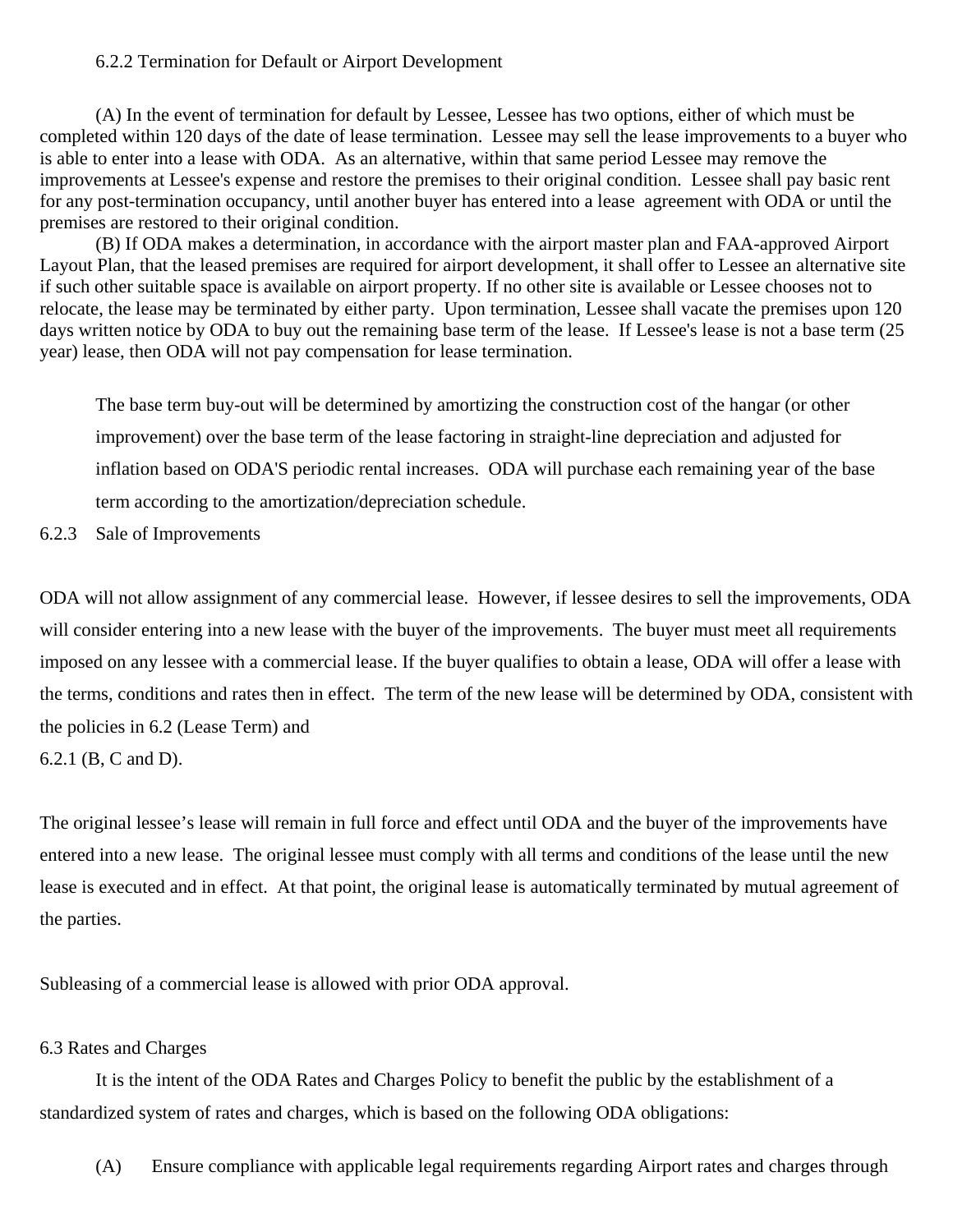local communications, negotiations, and resolution with the State-owned Airport users.

(B) Ensure the rates, charges, and fees imposed on the aeronautical users of the State-owned Airports are fair and reasonable.

(C) Make each State-owned Airport available for public use on fair and reasonable terms without unjust discrimination. Ensure that any airport tenant is subject to the same rates, fees and charges as are uniformly applicable to other tenants offering similar services or utilizing the similar facilities at an Airport.

(D) Maintain a rate and fee schedule that guides the Airport toward financial selfsustainability.

(E) Expend revenue generated from State-owned Airport activities and services only for aeronautical purposes (no revenue diversion).

#### 6.4 Insurance Requirements

Each lessee shall meet all State of Oregon insurance requirements and shall therefore maintain the types and amounts of insurance as specified in the lease or agreement.

## 6.5 Minimum Standards and Exclusive Rights

The Oregon Department of Aviation (ODA) owns and operates a system of general aviation airports, which are divided into four classes as defined in the Oregon Administrative Rules, Chapter 738, Division 10, Section 738- 10-015. ODA receives Federal airport development assistance and assumes contractual grant obligations including compliance with the Federal Aviation Administration (FAA) Advisory Circular 150/5190-5 Exclusive Rights and Minimum Standards For Commercial Aeronautical Activities effective April 7, 2000.

Minimum Standards are developed to provide the threshold entry requirements for those persons desiring to provide commercial aeronautical services to the public at the Airport. The Minimum Standards are established based upon the conditions at the individual airport or class of airport, the existing and planned facilities at the airport, and the current and future aviation role of the airport. The prospective commercial aeronautical operator shall agree to offer the described minimum level of services in order to obtain an agreement, permit, or lease to operate on the Airport. In summary, each Airport's Minimum Standards establish the minimum requirements to be met by individuals and companies for the privilege of providing commercial aeronautical services at the selected Airport. All operators are encouraged to exceed the "minimum" in terms of quality of facilities and/or services.

ODA has established separate Minimum Standards for each class of State-owned airport to assist them in providing nondiscriminatory and effective management of all State-owned airports.

The FAA policy on exclusive rights prohibits the creation or continuance of agreements at State-owned Airports granting exclusive rights to a single commercial operator or service provider. The FAA concludes that the existence of an "exclusive right" aeronautical activity or a local monopoly at an airport restricts the public use of the airport through the absence of competitive enterprise. ODA is prohibited from granting an exclusive right to a single operator at State-owned Airports, with a few exceptions. However, it should be noted that an Airport with a single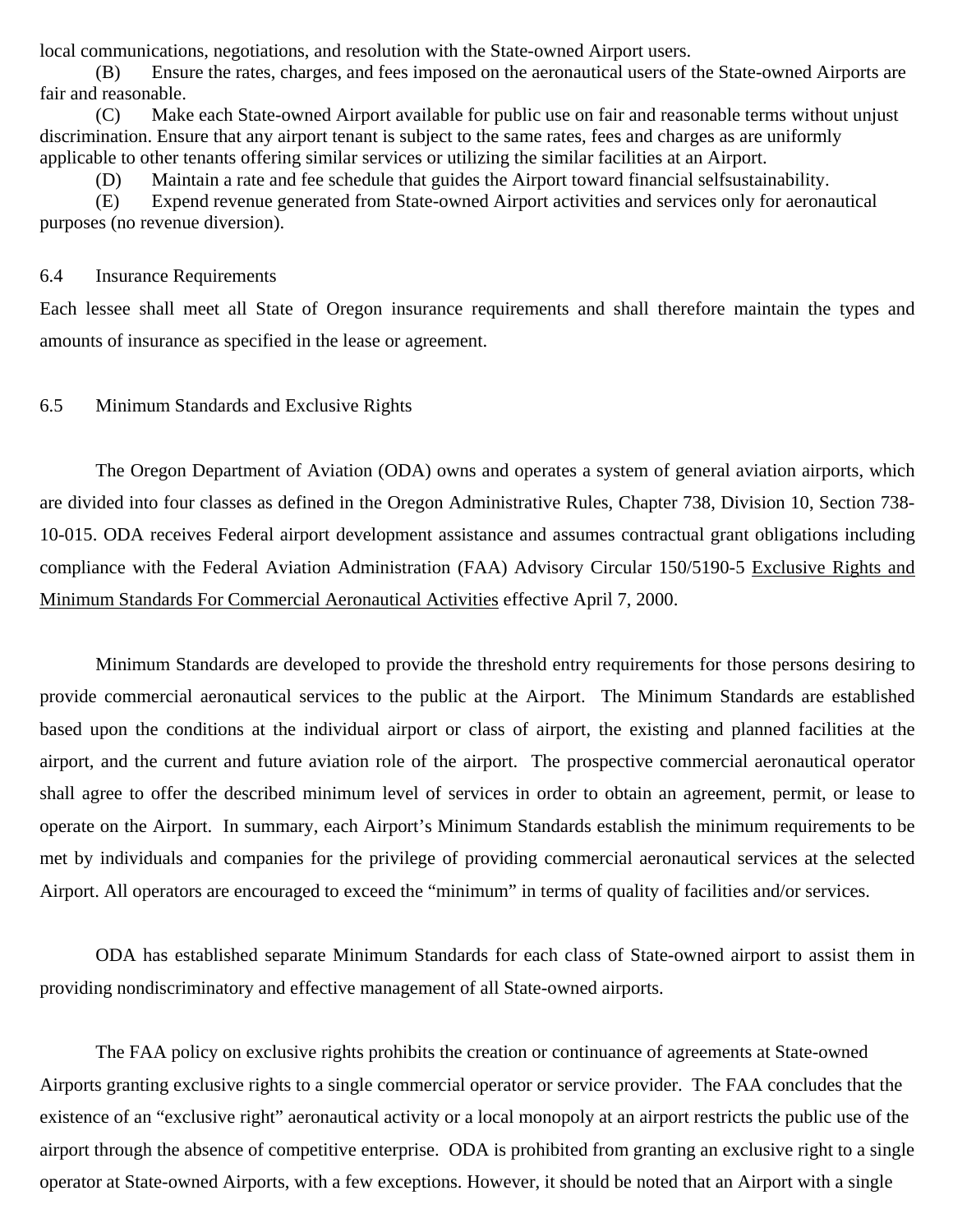commercial operator does not represent the granting of an "exclusive right" or monopoly to that operator by the ODA.

#### SECTION VII - COMPETITIVE REQUEST FOR PROPOSAL PROCESS

In order for the State to determine the level of market demand, ODA maintains the right to seek competitive proposals at their discretion for commercial property leases at all State-owned Airports. The proposal process will include public notices and information and availability of proposal documents on the ODA web site. All Requests for Proposals will be consistent with any and all applicable Statewide policies, and a fair and objective evaluation process will be utilized to select the proposals that best meets the interests of the State's criteria as defined within the proposal documents.

### 7.1 No Exclusions of Existing Qualified Operators

Current tenants will not be excluded from submitting competitive proposal at any State-owned Airport.

### 7.2 Proposal Evaluations

Each Request for Proposal will contain specific information regarding the Airport property currently being considered, and all proposals will include requirements for detailed information from the respondents regarding:

Qualifications Capital investment proposed Experience in services being offered Experience of management personnel Proposed services and products Financial ability

## SECTION VIII - INGRESS/EGRESS PERMITS

Effective as of the date of acceptance of this policy by the State, ODA will not issue any new Ingress/Egress Permits until all available Airport property has been developed. SECTION IX - APPLICABLE STATE DOCUMENTS

All tenants and prospective tenants are encouraged to read all ODA policy documents that may have an impact on becoming a commercial tenant on a State-owned Airport. These documents can be obtained by contacting the Oregon Department of Aviation. The following lists of documents are recommended; however, please contact ODA for information on other pertinent policies regarding your proposed tenancy and operations.

Leasing Policy for Commercial Aeronautical Activities Leasing Policy for Non-Commercial Property